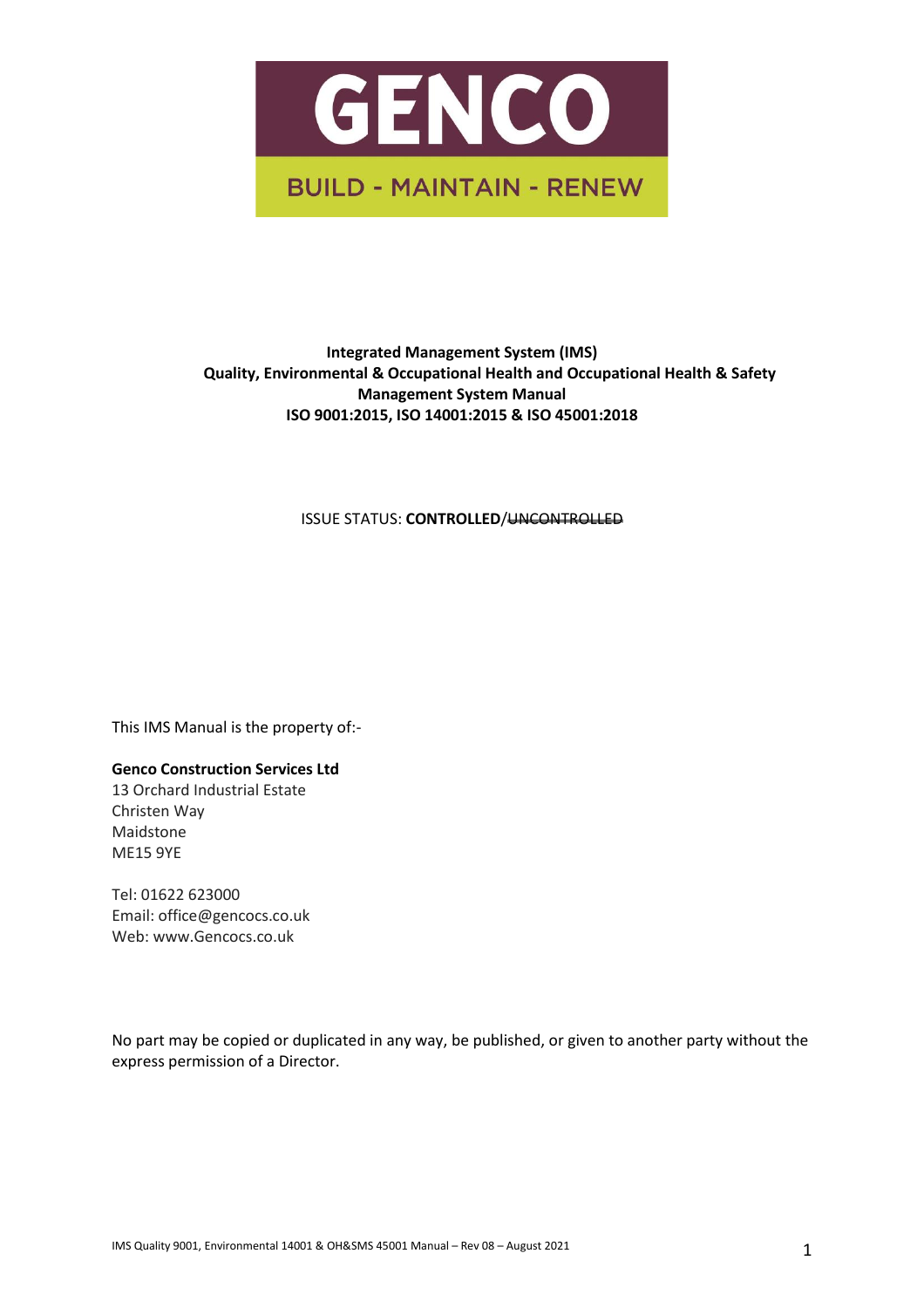# **Index**

| <b>SECTION</b> | <b>DESCRIPTION</b>                                       | <b>PAGE NO.</b> |
|----------------|----------------------------------------------------------|-----------------|
|                | <b>Amendment Record</b>                                  | 3               |
| $\mathbf{1}$   | Context of the Organisation                              | 4               |
| 2.             | Organisational Knowledge                                 | 5               |
| 3.             | <b>Organisation Chart</b>                                | 5               |
| 4.             | Key Roles, Accountability,<br>Responsibility & Authority | 6&7             |
| 5.             | <b>Quality Policy</b>                                    | 8&9             |
| 6.             | <b>Environmental Policy</b>                              | 9               |
| 7.             | Health & Safety Policy                                   | 10              |
| 8.             | <b>Index of Processes</b>                                | 11              |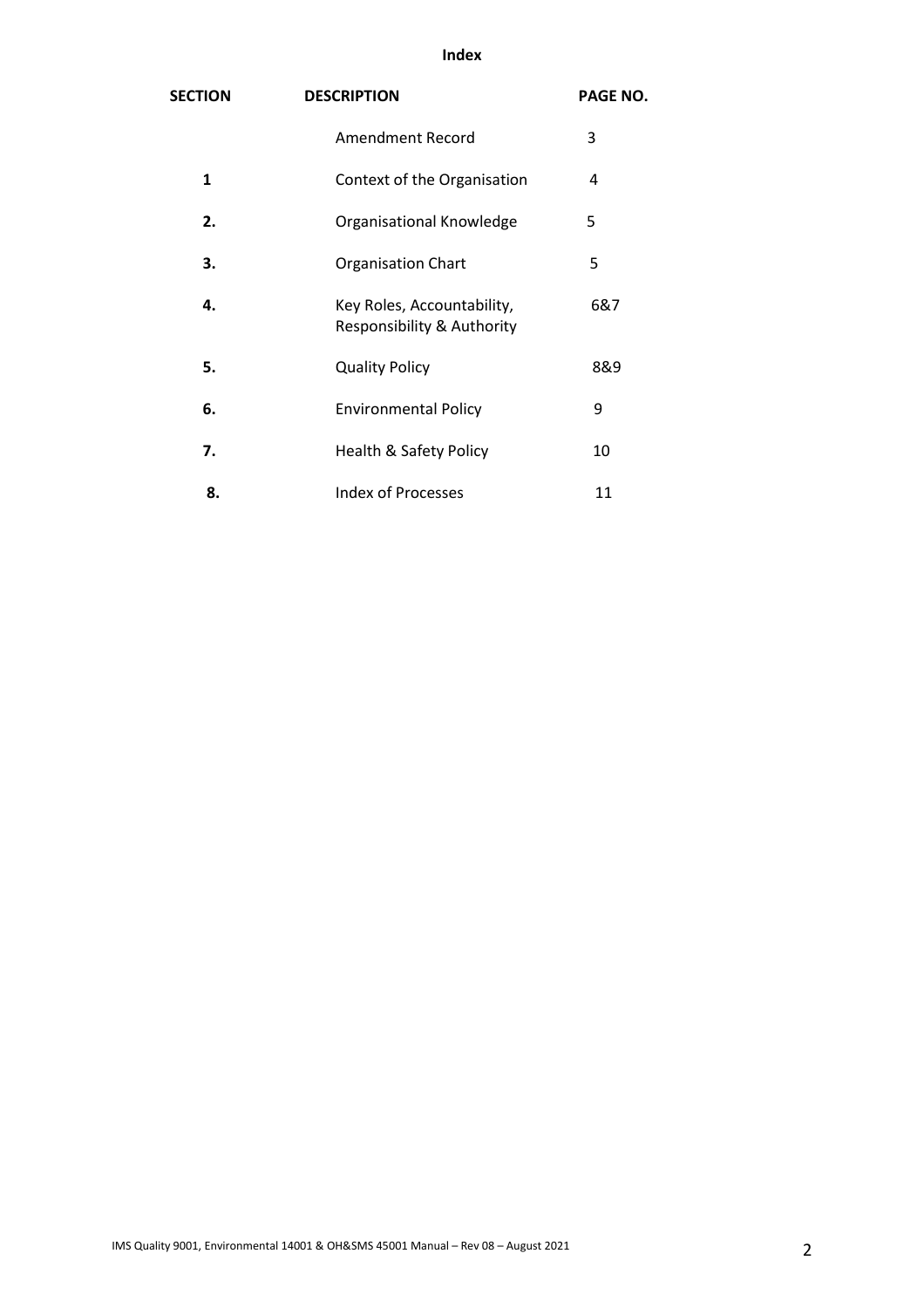| Page | <b>Issue</b>   | <b>Revision History</b>                                                                                                          | <b>Date</b>       | <b>Approved by</b> |
|------|----------------|----------------------------------------------------------------------------------------------------------------------------------|-------------------|--------------------|
| All  | $\mathbf{1}$   | First issue of Integrated (IMS)<br>Quality, Environmental &<br><b>Occupational Health and Safety</b><br>Management System Manual | September<br>2017 | John Roberts       |
| All  | $\overline{2}$ | Reviewed following IMS audit                                                                                                     | February<br>2018  | John Roberts       |
| All  | 3              | Annual review and following<br>revising of Env & Quality Policy and<br>Organisation chart                                        | September<br>2018 | John Roberts       |
| All  | 4              | Added 45001 elements                                                                                                             | August 2019       | John Roberts       |
| 11   | 5              | <b>Revised Process Index</b>                                                                                                     | <b>June 2020</b>  | John Roberts       |
| 5    | 6              | Revision of Organisation Chart                                                                                                   | August 2020       | John Roberts       |
| 4    | $\overline{7}$ | Revision of scope                                                                                                                | February 2021     | John Roberts       |
| All  | 8              | Revision of H&S, Environmental,<br>Quality Policies and Organisation<br>Chart                                                    | August 2021       | John Roberts       |
|      |                |                                                                                                                                  |                   |                    |
|      |                |                                                                                                                                  |                   |                    |
|      |                |                                                                                                                                  |                   |                    |
|      |                |                                                                                                                                  |                   |                    |
|      |                |                                                                                                                                  |                   |                    |
|      |                |                                                                                                                                  |                   |                    |
|      |                |                                                                                                                                  |                   |                    |
|      |                |                                                                                                                                  |                   |                    |
|      |                |                                                                                                                                  |                   |                    |
|      |                |                                                                                                                                  |                   |                    |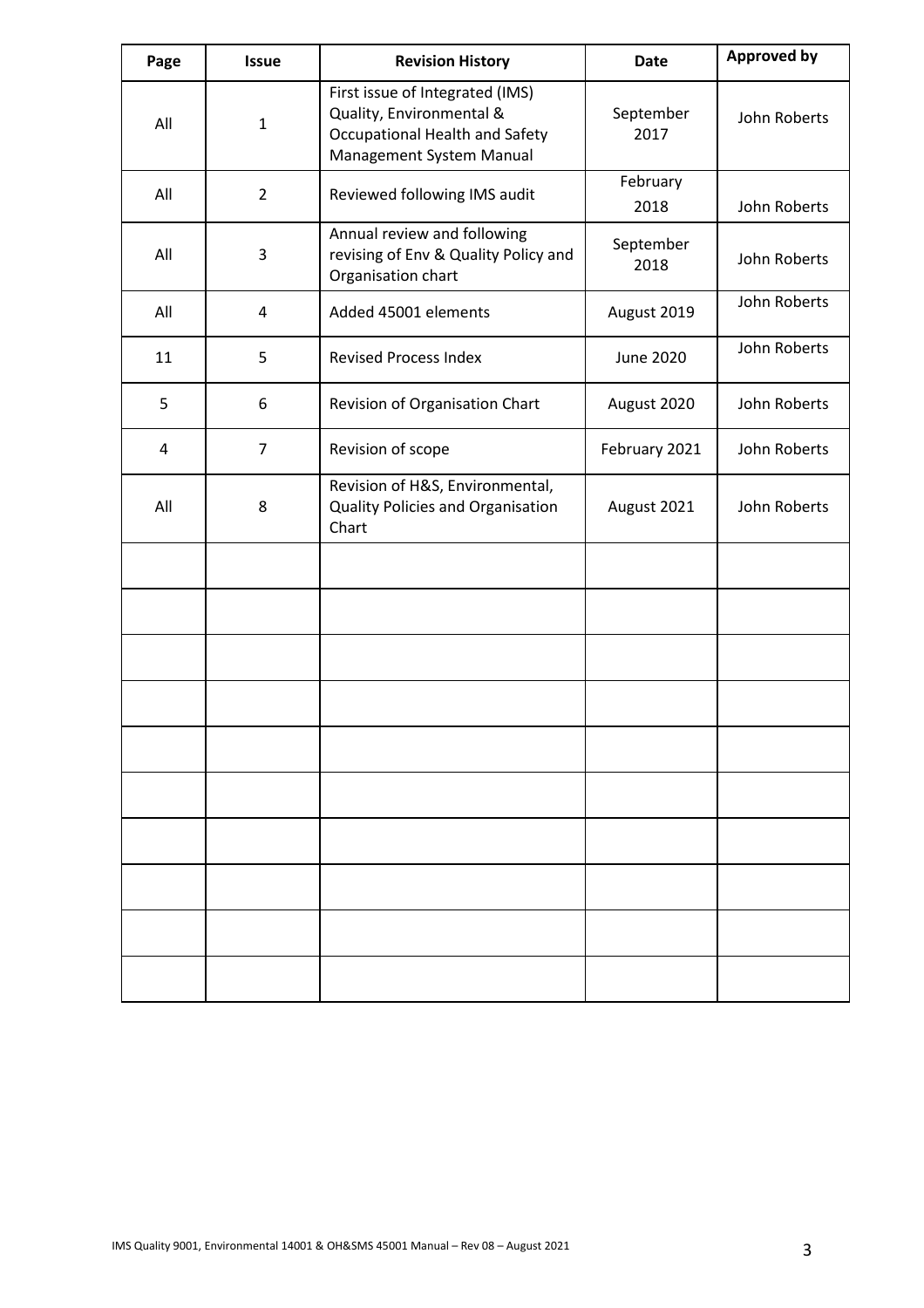## 1. **CONTEXT OF THE ORGANISATION**

### 1.1 **About Genco Construction Services Ltd**

Genco specialise in both reactive, planned and preventative maintenance work on a 24/7 basis. With a focus on retail (our key clients include Tesco, Waitrose, John Lewis & Nando's) Genco are able to carry out all levels of work to suit the client's needs. Our skill set includes flooring & ceiling work, drainage, plumbing, glazing, roofing, groundworks and most general building works.

Genco are well established within the construction industry with our specialists having over 25 years' experience.

Genco are trusted by our clients and reflecting that we have many annual framework agreements in place, 90% of our work is repeat business from these key clients. Genco pride ourselves on our reliability, ability to always get the job done and maximising value. We do this by sourcing the most intelligent and best ways to deliver the required result. With many years' experience, we have developed a complete understanding of our customers' needs and are proud of our track record in our core markets. We have a strong team of specialist trade engineers who work alongside our general maintenance engineers.

## 1.2 **External / Internal Issues and Requirements of Interested Parties**

Genco have determined the external and internal issues and the requirements of interested Parties that are relevant to the Quality, Environmental & Occupational Health and Safety Management System. These are discussed at management meetings, and formally monitored and reviewed at our Management Review Meeting.

# 1.3 **Scope of the Quality, Environmental & OHSMS**

#### **Scope**:

# *'Provision of construction, refurbishment and infrastructure works including planned and reactive maintenance'.*

The Business is managed taking into consideration the products and services supplied, relevant external and internal issues, compliance obligations, organisational units, functions and physical boundaries, our authority and ability to exercise control and influence, and the requirements of our Interested Parties.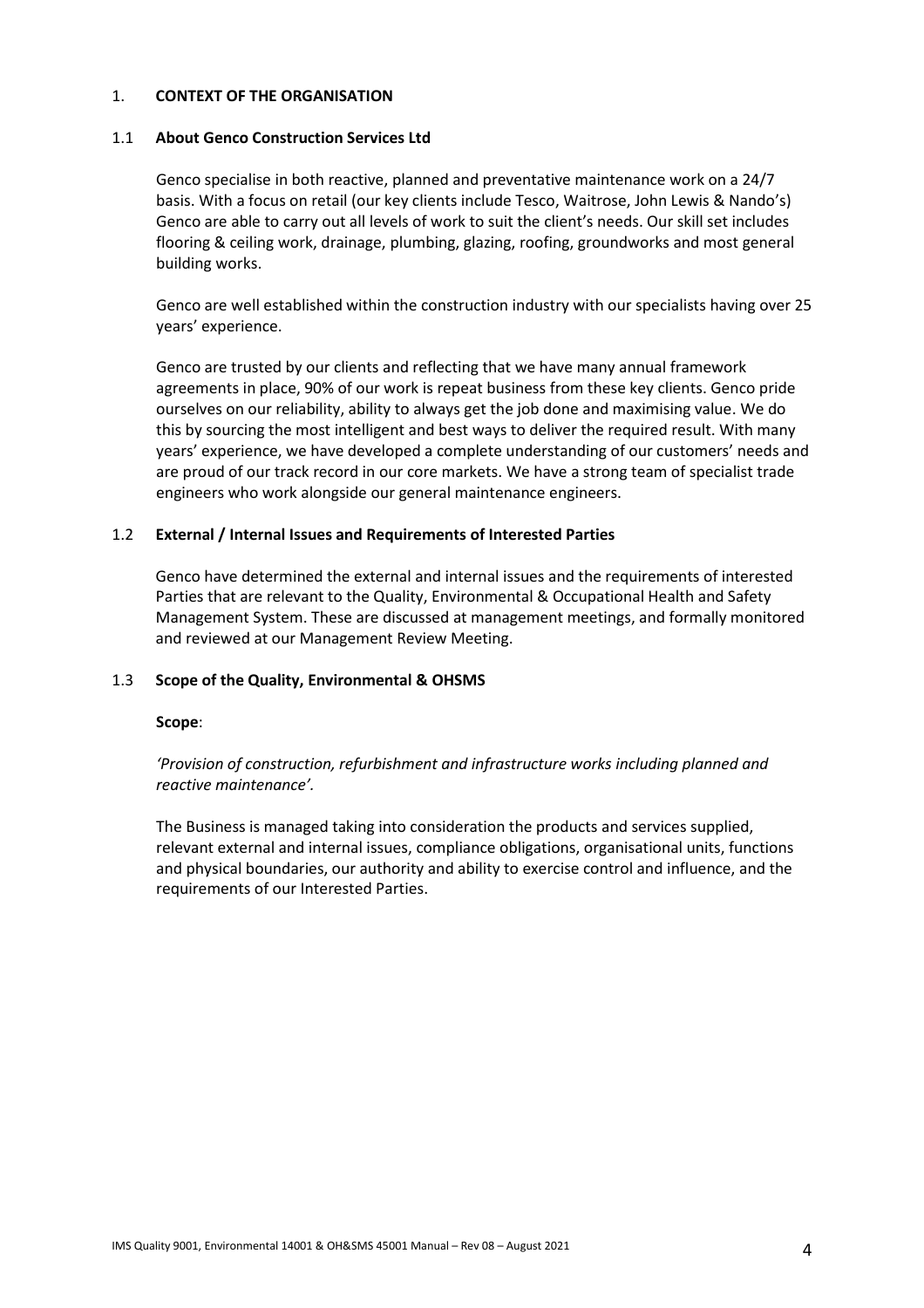# 2. **ORGANISATIONAL KNOWLEDGE**

Genco Construction Services Limited will determine the knowledge necessary for the operation of our processes and to achieve conformity of products and services. This may be achieved via the following methods:

- Review of projects on their completion
- Employee consultation and feedback i.e. Toolbox talks, H&S Committee Meeting Minutes, Site Audits
- Regular communication with staff relating to new knowledge
- Assessing staff awareness of client and market knowledge
- Via external sources (e.g. Consultants)
- Membership of industry professional bodies i.e. Construction Line & CITB
- Review of staff training to ensure competency and verification

# 3. **ORGANISATION CHART**

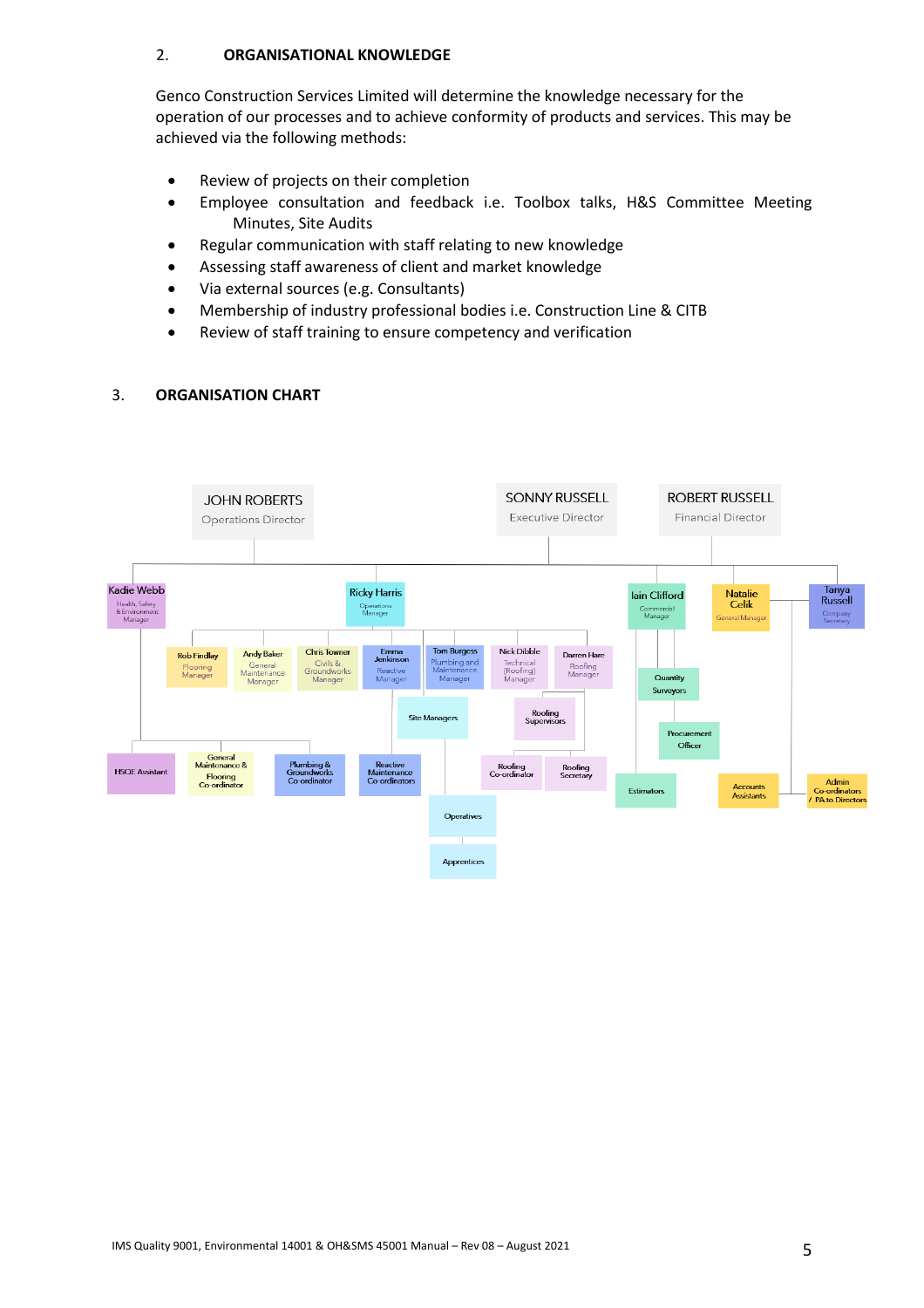# 4. **IMS key roles, Accountability, responsibility and authority**

| Role                                                         | <b>Responsibility / Authority</b>                          |
|--------------------------------------------------------------|------------------------------------------------------------|
| Accountability for the effectiveness of the IMS              | <b>Overall Responsibility - Operations</b>                 |
|                                                              | Director                                                   |
|                                                              | HS&E Manager                                               |
|                                                              | Senior Management                                          |
|                                                              | H&S and Quality - External Consultants                     |
| Establishing the Quality, Environmental and Occupational     | <b>Directors</b>                                           |
| Health and Safety Management Policies in line with strategic | <b>HS&amp;E Manager</b>                                    |
| direction and context of Genco Construction Services Ltd.    | Senior Management                                          |
|                                                              | H&S and Quality - External Consultants                     |
| Setting of Quality, Environmental and Occupational Health    | <b>Directors</b>                                           |
| and Safety Management Objectives in line with strategic      | <b>HS&amp;E Manager</b>                                    |
| direction and context of Genco Construction Services Ltd.    | <b>General Manager</b>                                     |
|                                                              | <b>Commercial Manager</b>                                  |
| Promoting the use of the process approach and risk-based     | <b>Directors</b>                                           |
| thinking.                                                    | <b>HS&amp;E Manager</b>                                    |
|                                                              | Project Managers / Project Co-Ordinators                   |
|                                                              | <b>Site Managers</b>                                       |
|                                                              | <b>Site Supervisors</b>                                    |
| Providing suitable resources to the IMS.                     | <b>Directors</b>                                           |
|                                                              | <b>HS&amp;E Manager</b>                                    |
|                                                              | Project Managers / Project Co-Ordinators                   |
|                                                              | <b>Site Managers</b>                                       |
| Communicating the importance of effective<br>Quality,        | <b>Directors</b>                                           |
| Environmental<br>and<br>Occupational Health<br>Safety<br>and | <b>HS&amp;E Manager</b>                                    |
| Management and conforming with IMS requirements.             | Project Managers / Project Co-Ordinators                   |
|                                                              | <b>Site Managers</b>                                       |
|                                                              | <b>Site Supervisors</b>                                    |
| Ensuring the IMS achieves intended results.                  | <b>Directors</b>                                           |
|                                                              | Senior Management                                          |
|                                                              | All Employees and Contractors                              |
| Engaging, directing and supporting persons to contribute to  | <b>Directors</b>                                           |
| the effectiveness of the IMS.                                | <b>HS&amp;E Manager</b>                                    |
|                                                              | Project Managers / Project Co-Ordinators                   |
|                                                              | <b>Site Managers</b>                                       |
|                                                              | <b>Site Supervisors</b>                                    |
| Promoting improvement.                                       | <b>Directors</b>                                           |
|                                                              | <b>HS&amp;E Manager</b>                                    |
|                                                              | Project Managers/Project Co-Ordinators                     |
|                                                              | <b>Site Managers</b>                                       |
|                                                              | <b>Site Supervisors</b>                                    |
| Supporting other management roles to demonstrate             | <b>Directors</b>                                           |
| leadership in terms of the IMS.                              | <b>HS&amp;E Manager</b>                                    |
|                                                              | <b>General Manager</b>                                     |
|                                                              | <b>Commercial Manager</b>                                  |
|                                                              | H&S and Quality - External Consultants<br><b>Directors</b> |
| Ensuring that the IMS conforms with ISO 9001:2015, ISO       |                                                            |
| 14001:2015, ISO 45001:2018.                                  | <b>HS&amp;E Manager</b>                                    |
|                                                              | H&S and Quality - External Consultants                     |
|                                                              | All Staff                                                  |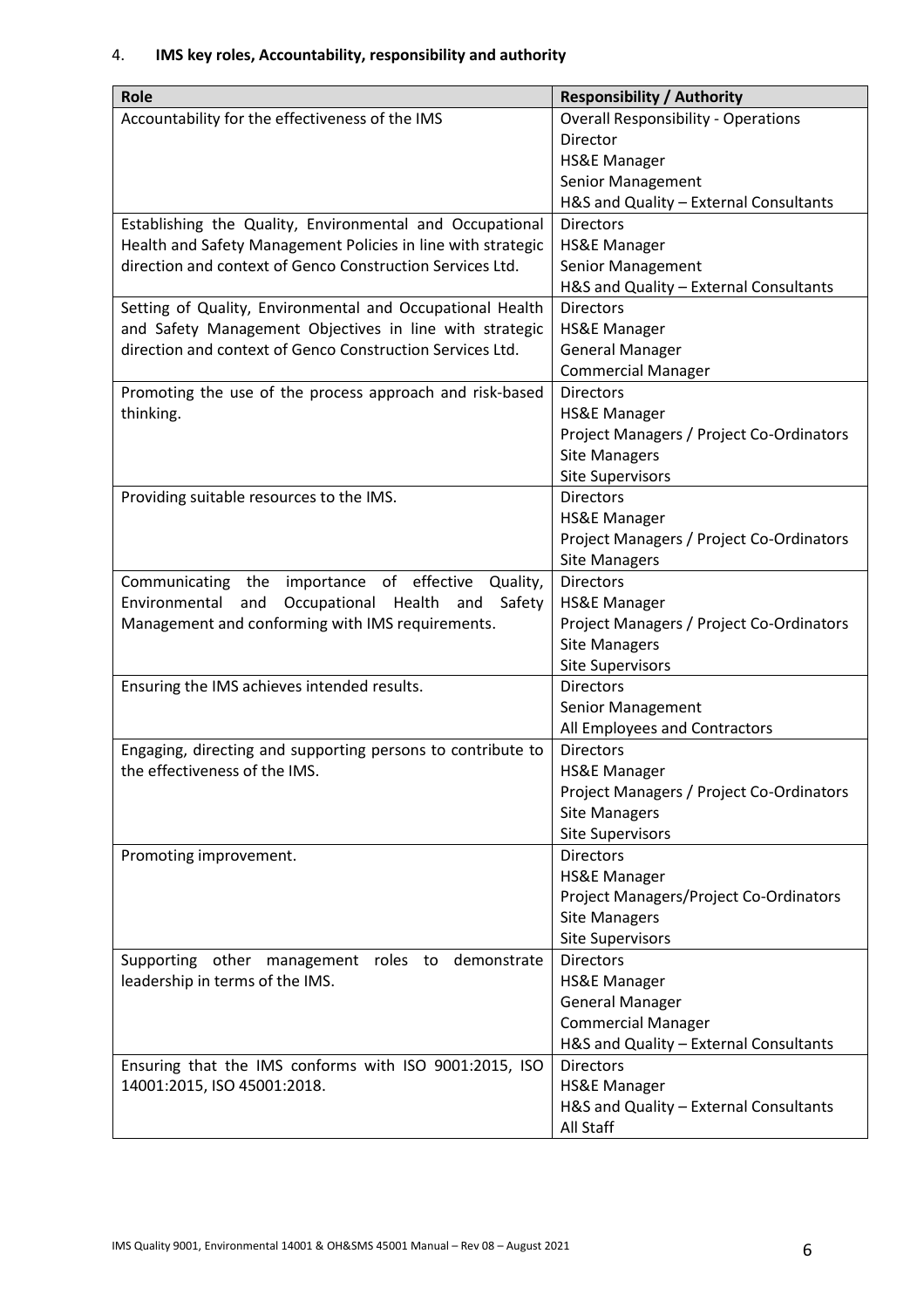| Reporting on the performance of the IMS (including process | <b>Directors</b>                             |
|------------------------------------------------------------|----------------------------------------------|
| performance and opportunities for improvement).            | <b>HS&amp;E Manager</b>                      |
|                                                            | <b>General Manager</b>                       |
|                                                            | <b>Commercial Manager</b>                    |
|                                                            | <b>Project Mangers/Project Co-Ordinators</b> |
|                                                            | <b>Site Managers</b>                         |
| Promotion of Customer focus.                               | <b>Directors</b>                             |
|                                                            | HS&E Manager                                 |
|                                                            | Project Managers/Project Co-Ordinators       |
|                                                            | Site Manager                                 |
| Ensuring the integrity of the QMS, EMS & OH&SMS is         | <b>Directors</b>                             |
| maintained during any planned changes.                     | <b>HS&amp;E Manager</b>                      |
|                                                            | Project Managers/Project Co-Ordinators       |
|                                                            | <b>Site Managers</b>                         |
|                                                            | <b>Site Supervisors</b>                      |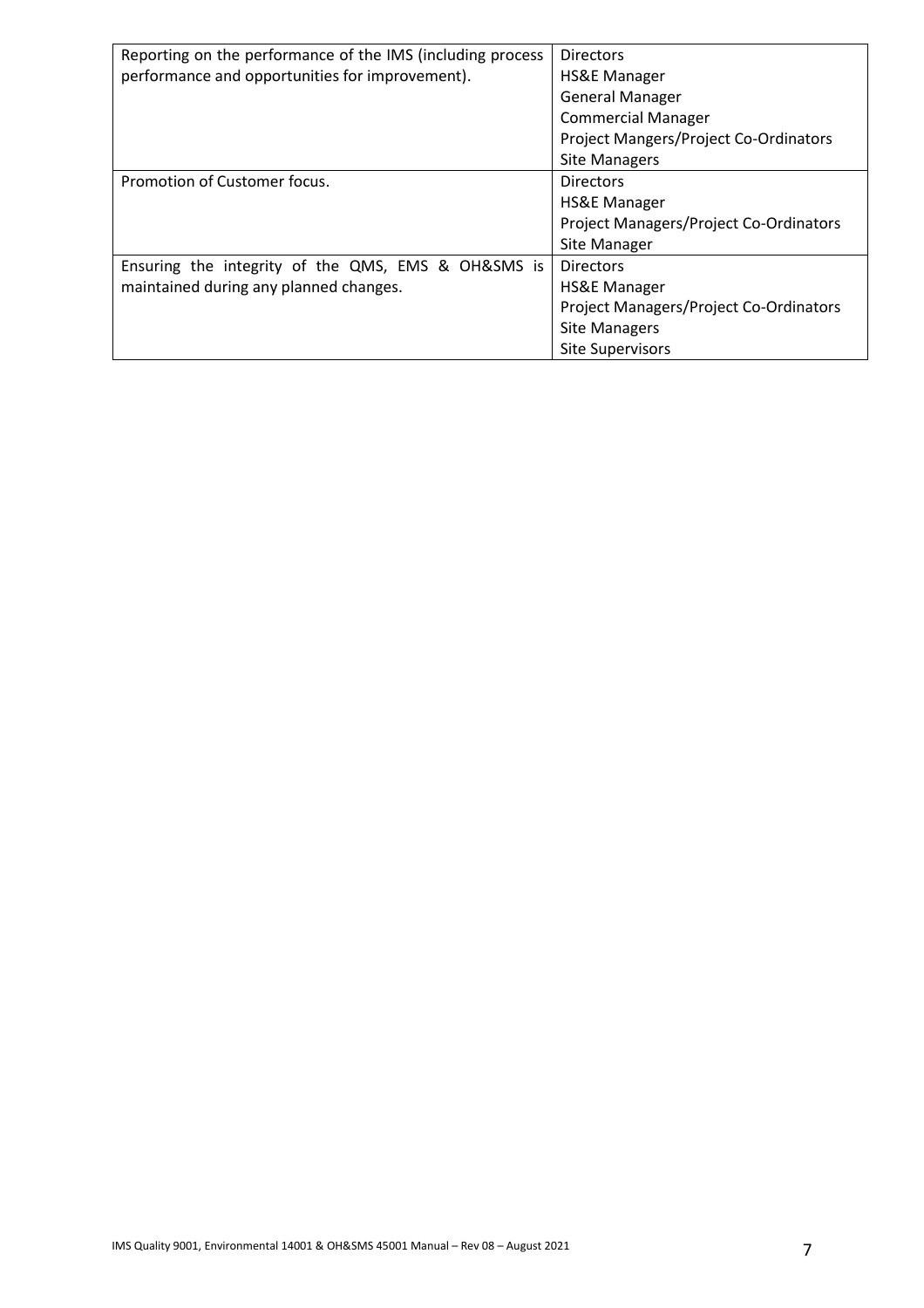# 5. **QUALITY POLICY STATEMENT**

#### **Statement**

Leading by example is critical to the success of Genco. We believe that quality is an integral part of our working practices and we aim to go above and beyond to meet our customers needs. To evidence our commitment Genco maintains a certified integrated management system that has gained ISO 9001:2015 certification.

#### **Leadership & Responsibilities**

We are committed to maintaining compliance with all statutory, regulatory, legislative and contractor requirements and are fully involved in the implementation and maintenance of the Management System. At Genco we embrace an environment which ensures we provide all the resources required to enable us to achieve our quality objectives.

Genco Directors have ultimate responsibility for quality and will be supported by the HS&E Manager and Project Support Team. Professional external advice and consultation is also provided as and when required.

#### **Our Commitment:**

- To strive to continually improve our services provided to Clients, through the use of this Quality Policy, quality objectives, performance evaluation including audit results, corrective actions and at Management Review
- To implement appropriate actions to address any risks and opportunities associated with internal / external issues, and to meet the needs and expectations of interested parties
- To ensure all Company personnel are fully competent to carry out their assigned task and provided with all necessary resources and equipment to enable them to carry out their role efficient and safely.
- To establish quality objectives at strategic and operational levels within the Company, that will be measured and reported upon at regular review meetings.
- To maintain documented information as objective evidence to demonstrate compliance with the Quality Management System which is compliant to ISO9001:2015
- To control & continually monitor all projects undertaken ensuring compliance with all applicable statutory and regulatory requirements.
- To review the Quality Management System at planned intervals to ensure it is effective and achieving the stated quality policy
- This Quality Policy is evaluated as part of the overall review of the Quality Management System to ensure its stated objectives are met.

By signing this Quality Policy, the Managing Director gives his approval to the Quality Management System described in this manual and in supporting Company processes.

We will communicate this policy to all employees', and it will be available to all interested parties. This policy will be reviewed annually and be adapted if changes to the company occur.

SIGNED: John Roberts Operations Director

DATE: August 2021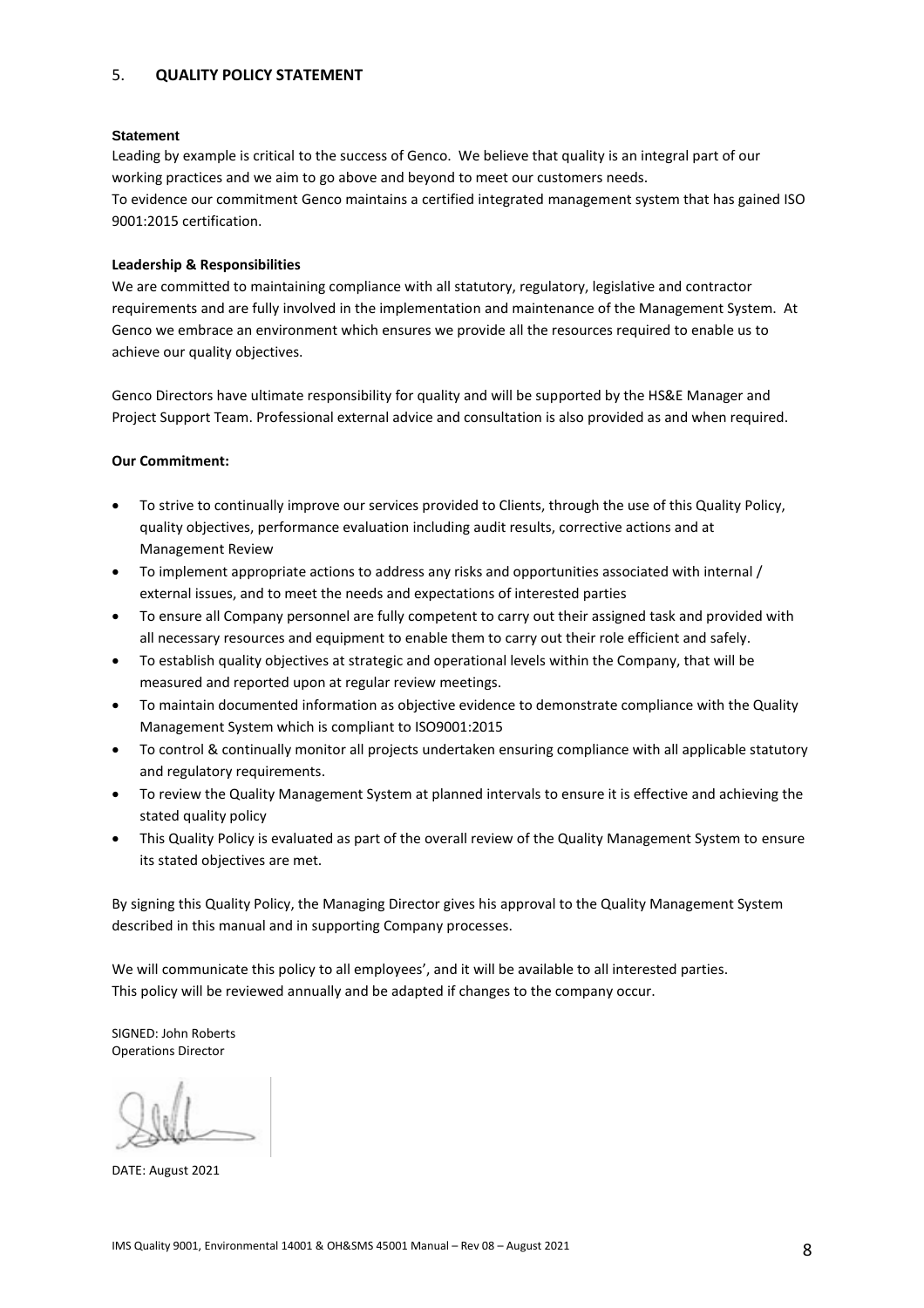## 6. **ENVIRONMENTAL POLICY STATEMENT**

Genco are fully committed to continual improvement in order to enhance our environmental performance and reduce our carbon footprint. Protection of the environment is firmly embedded within the company's culture, and we will endeavour to influence our suppliers and customers in a similar manner.

This Environmental Policy Statement is applicable to all areas of our business and is compliant with our certified Integrated Management System incorporating ISO14001:2015.

To minimise our impact and to ensure continual compliance, we will:

- Comply with all applicable legal requirements and other requirements which relate to our activities.
- Implement the 'waste hierarchy' in all aspects of the business.
- Prevent pollution, reduce waste and minimise the consumption of resources.
- Consider the wider global impact of all our activities including those of our suppliers, customers and contractors.
- Educate, train and motivate employees to carry out tasks in an environmentally responsible manner to ensure that a continuous professional development strategy remains core to our business goals.
- Have clear and defined Environmental objectives.

We are committed to the continual improvement of our environmental performance. This policy will be communicated to all staff, contractors and suppliers, and will be available to all interested parties. This policy will be reviewed at least annually and updated as required to conform to current legislation.

SIGNED: John Roberts Operations Director

DATE: August 2021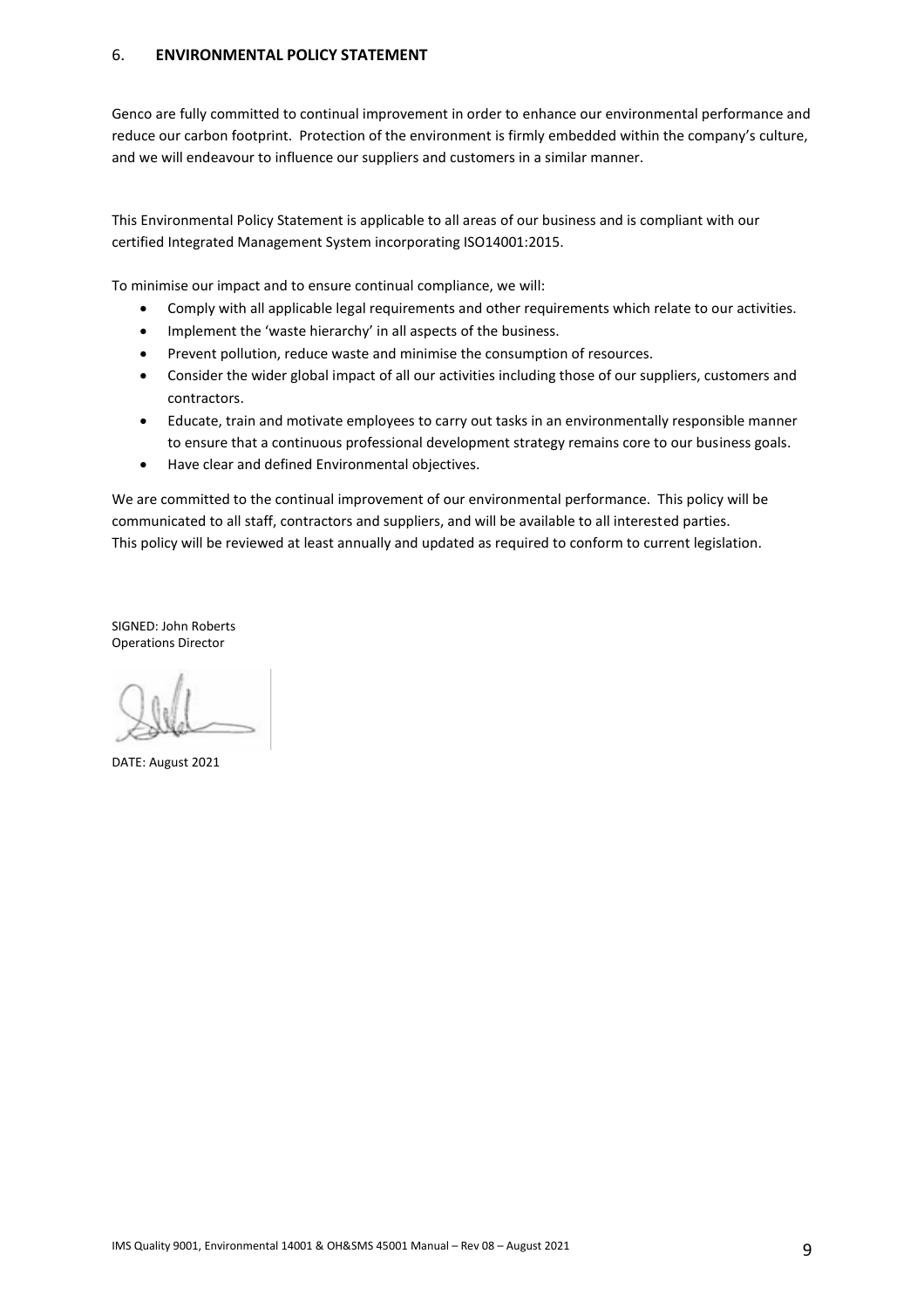## 7. **HEALTH & SAFETY POLICY STATEMENT**

At Genco Construction Ltd, Health and Safety is given the highest priority and will not be comprimised for other objectives.

We are committed to the prevention of injury and ill health and providing a safe working environment for our employees and others who may be affected by our activities.

We operate an occupational Health & Safety Management System that has gained ISO 45001:2018 certification, where possible and practical to do so we will endeavour to exceed the minimum requirements of legislation.

Health and safety is an integral part of our business and has equal status to other aspects of business performance. Appropriate financial and physical resources will therefore be provided to implement this policy.

We recognise that successful health and safety management can only be achieved with the support and commitment of our employees.

All employees will be actively encouraged to take ownership of health and safety and empowered to assist in decision making. All employees and contractors will be made aware of their Health and Safety obligations, and compliance with this policy is a condition of employment.

We will ensure that all employees are consulted with and provided with suitable and sufficient information, instruction, training and, where necessary, supervision to enable them to work safely.

Through active monitoring of the company's safety performance and liaison with all employees and suppliers, our standards continue to develop and reflect on our commitment to Health & Safety.

Our Health and Safety Management System is committed eliminating hazards and reducing OH&S risks. The dayto-day management of health and safety is a responsibility of managers at all levels, especially our in-house HS&E Manager, but overall responsibility rests with the Managing Director, John Roberts. Professional external advice is also provided as and when required.

To facilitate continuous improvements in health and safety standards, we will identify specific health and safety objectives. A program for the objectives will be outlined with timescales and responsibilities. Progress towards the objectives will be closely monitored and reviewed.

This Health and Safety policy will be continually monitored by way of contract/safety/review meetings. The policy will be reviewed and revised to meet the changing needs of the company and changes made by legislative requirements.

We will communicate the Health and Safety Policy to all employees', and it will be available to all interested parties. This policy will be reviewed at least annually and updated as required to conform to current legislation.

SIGNED: John Roberts Operations Director

DATE: August 2021